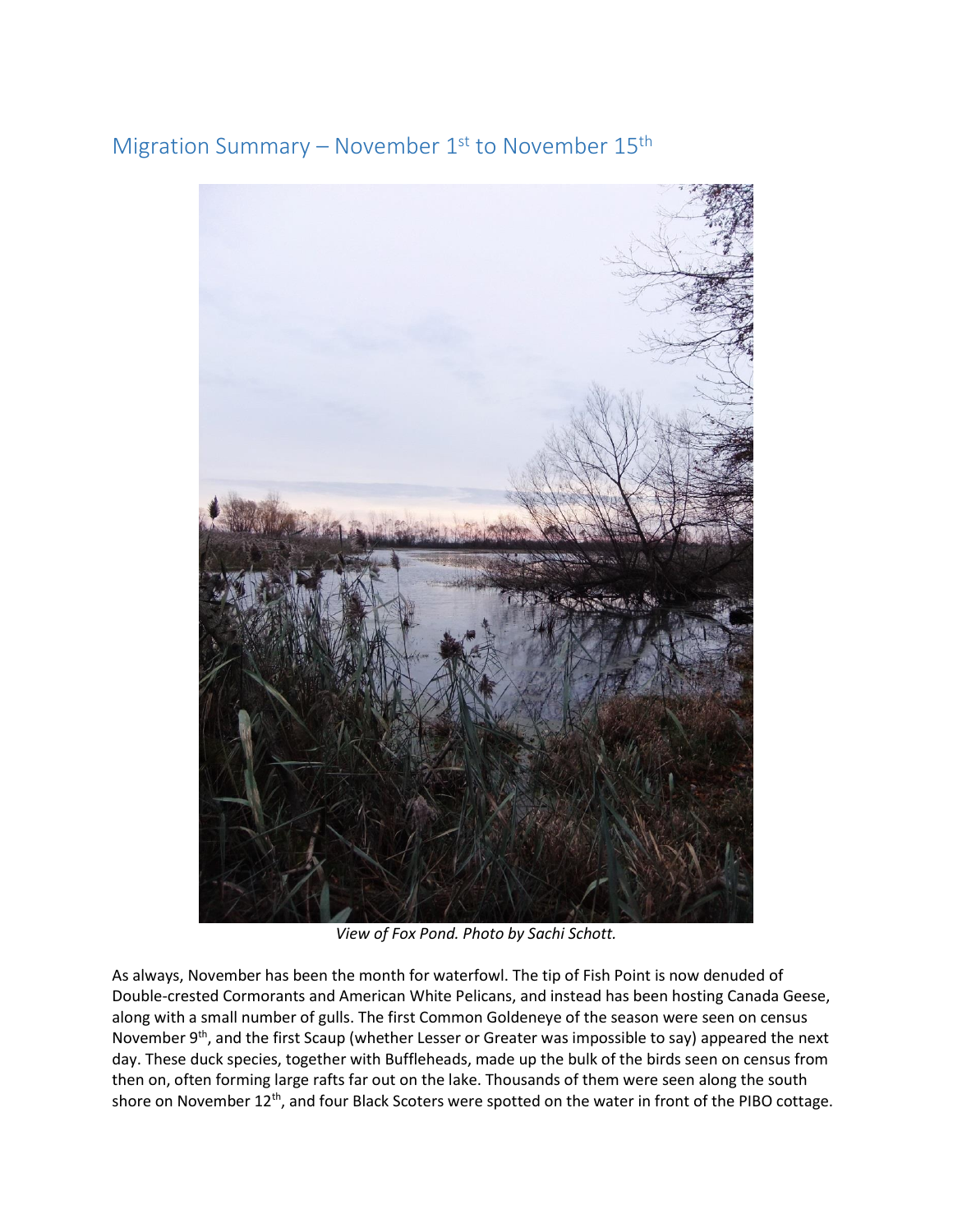Fox Pond, too, has been hosting its share of migrating waterfowl: the water level has been unusually high this fall, and as the water has not yet frozen over it has been a hospitable retreat for Mallards, Wood Ducks, and Ring-necked Ducks. A flock of Hooded Mergansers even sheltered in it on November 9<sup>th</sup>. Large flocks of Red-breasted Mergansers were seen on census in the early days of November, but only one was seen on November 15<sup>th</sup>.

The first few days of November were still busy with migrating songbirds who had not yet left Pelee Island. Large flocks of American Robins, Eastern Bluebirds and American Goldfinches were seen continually passing over the banding station, along with large flocks of mixed blackbird species: Redwinged Blackbirds, Common Grackles, European Starlings, and even some endangered Rusty Blackbirds, which were especially numerous on November  $8<sup>th</sup>$ . Groups of Yellow-shafted Flickers were common as well, and made for a striking sight whenever they flew, showing off their flashing yellow primary feathers and bright white rumps. Sharp-shinned Hawks were seen frequently on November 1<sup>st</sup> and 2<sup>nd</sup>, and on the  $3^{rd}$  ten of them were seen altogether, along with six Red-tailed Hawks and a Northern Goshawk, the largest of the Accipiter species. Turkey Vultures were also seen on November  $2^{nd}$ , surfing along the high winds on the west beach, but cleared out soon afterwards.

PIBO's bird banding operations at Fish Point continued for ten days in November, and though the busiest days of the season were behind us we still banded 79 birds on November  $4<sup>th</sup>$ , most of them Golden-crowned Kinglets, with some American Tree Sparrows and Slate-coloured Juncos thrown in for variety. The number of Ruby-crowned Kinglets seen and heard dwindled continually, but Goldencrowned Kinglets were present right up until the last day of banding. It is very rare to capture any warblers at all in November, so we were very surprised to find an Orange-crowned Warbler in the nets on November  $7<sup>th</sup>$ ! The last birds captured, on November 9<sup>th</sup>, were a Slate-coloured Junco that had been banded on November 1<sup>st</sup> and a Northern Cardinal. Nets were opened briefly on November 10<sup>th</sup> and collected a goodly number of leaves but no birds before being closed and taken down for good.

The last monarch butterflies of the year were sighted on census November  $3<sup>rd</sup>$ . This corresponds almost exactly with the last date on which monarchs were seen in 2016 (November  $4<sup>th</sup>$ ), so while monarch butterflies have been unusually abundant this year their migration through Pelee Island does not seem to have been delayed at all.

\* \* \*

As part of our end-of-season operations, PIBO staff cleaned out the nest boxes that have been set up at Fish Point to attract Prothonotary Warblers. Only one male Prothonotary Warbler was seen this spring, and that only briefly, so it was assumed that no nesting activity had taken place. We were therefore surprised to find one pristine Prothonotary Warbler nest, lavishly padded with moss and maple keys. It was evident from its extreme cleanliness that it had never been used, and that the male had not succeeded in attracting a mate. Nevertheless, it was encouraging to see that at least one of the nest boxes had been used by our target species. A few of the other nest boxes contained House Wren nests but most were empty.

\* \* \*

With the last census on November 15<sup>th</sup>, PIBO has concluded its fifteenth year of migration monitoring on Pelee Island. We would like to thank all of you for your continued support: whether by donating your time or money, 'Liking' our posts on Facebook, or simply reading and enjoying these migration